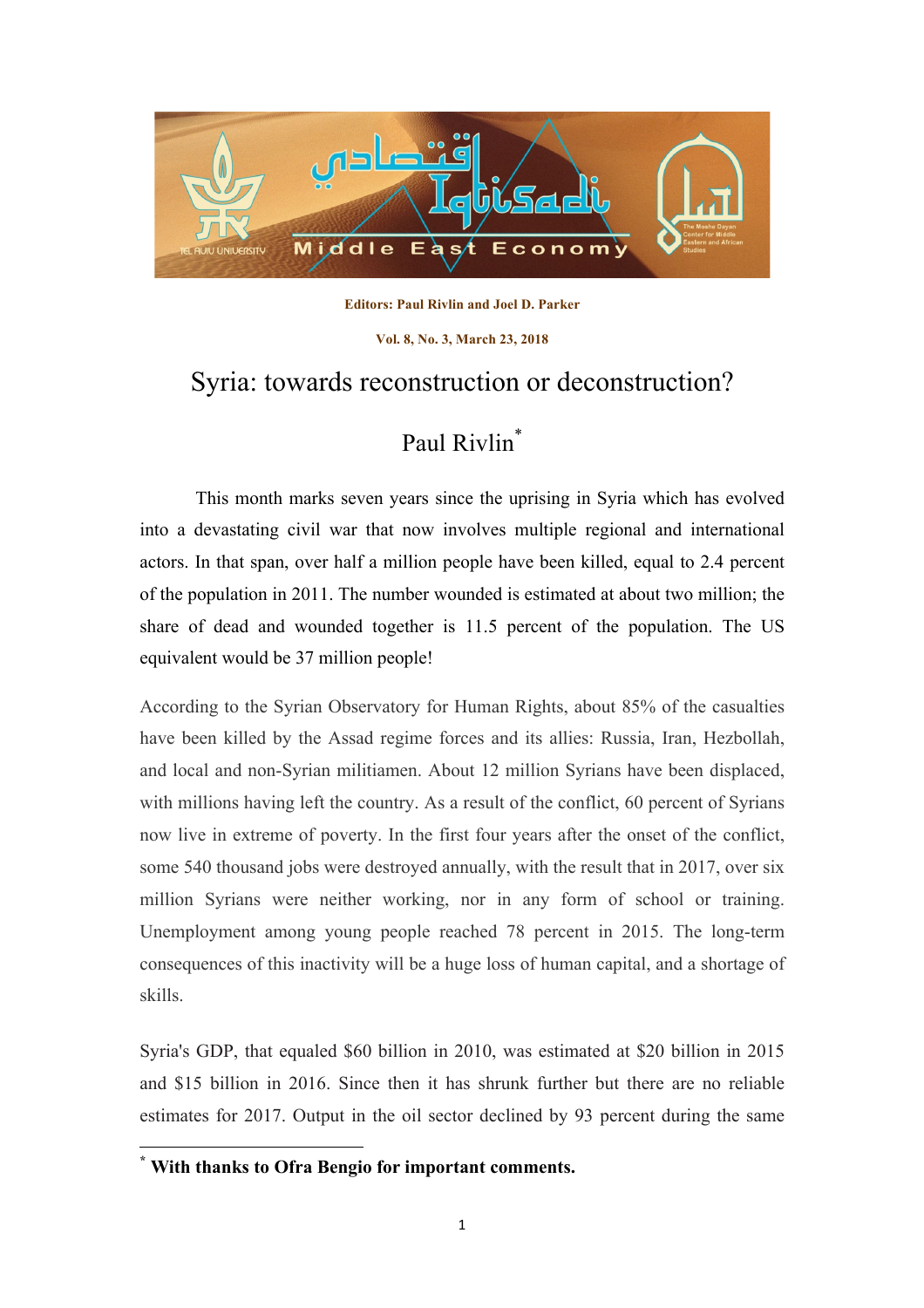period, while the non-oil economy contracted by 52 percent due to the massive destruction of infrastructure, shortages of fuel and electricity, the collapse of business confidence, and the disruption of trade. Hydrocarbon production fell from 383,000 barrels per day (bp/d) in 2010 to an average of 10,000 bp/d in 2015 and 2016.

Agricultural production also suffered significant losses. The conflict has led to widespread damage to irrigation systems, electricity supplies, shortages of labor and inputs, such as seeds, fertilizers, and fuel. Syria was a net producer of wheat in the period 1990-2010 (excluding drought years) but output of wheat in 2016-2017 was estimated to be at 1.5 million tons, some 55 percent lower than the 2007-2011 average of 3.4 million tons.

Syria's livestock economy that accounted for about 40 percent of total agricultural output has also been badly affected by the conflict. There are 30 percent fewer cattle, 40 percent fewer sheep and goats, and 60 percent less poultry. Overall, agricultural GDP contracted by 41 percent between 2011 and 2015, and this followed a 10 percent decline in 2010.

International trade, especially exports, also declined severely. Total exports fell from \$7.9 billion in 2011 to \$631 million in 2015, a fall of 92 percent in four years. Imports declined from \$17.3 billion in 2011 to \$47 billion in 2015, a 73 percent fall. The faster decline in exports than imports (and GDP) was due to a number of factors. Traded sectors, such as oil, were more exposed to changes in income than nontradable sectors; sanctions on Syrian exports blocked sales; and some export industries may have moved away from formal exports to production for domestic consumption, while others may have engaged, directly or indirectly, in illicit trade. The mineral sector suffered the most dramatic declines with exports falling from \$4.7 billion in 2011 to almost zero in 2015. The decline in imports of manufactured goods from \$11.5 billion in 2011 to \$2.8 billion in 2015 accounted for two-thirds of the total reduction in imports.

Foreign exchange reserves have been almost depleted. With conflict and international trade sanctions, the current account deficit was estimated to have risen from 0.7 percent of GDP in 2010 to 28 percent of GDP in 2016. This was due mostly to the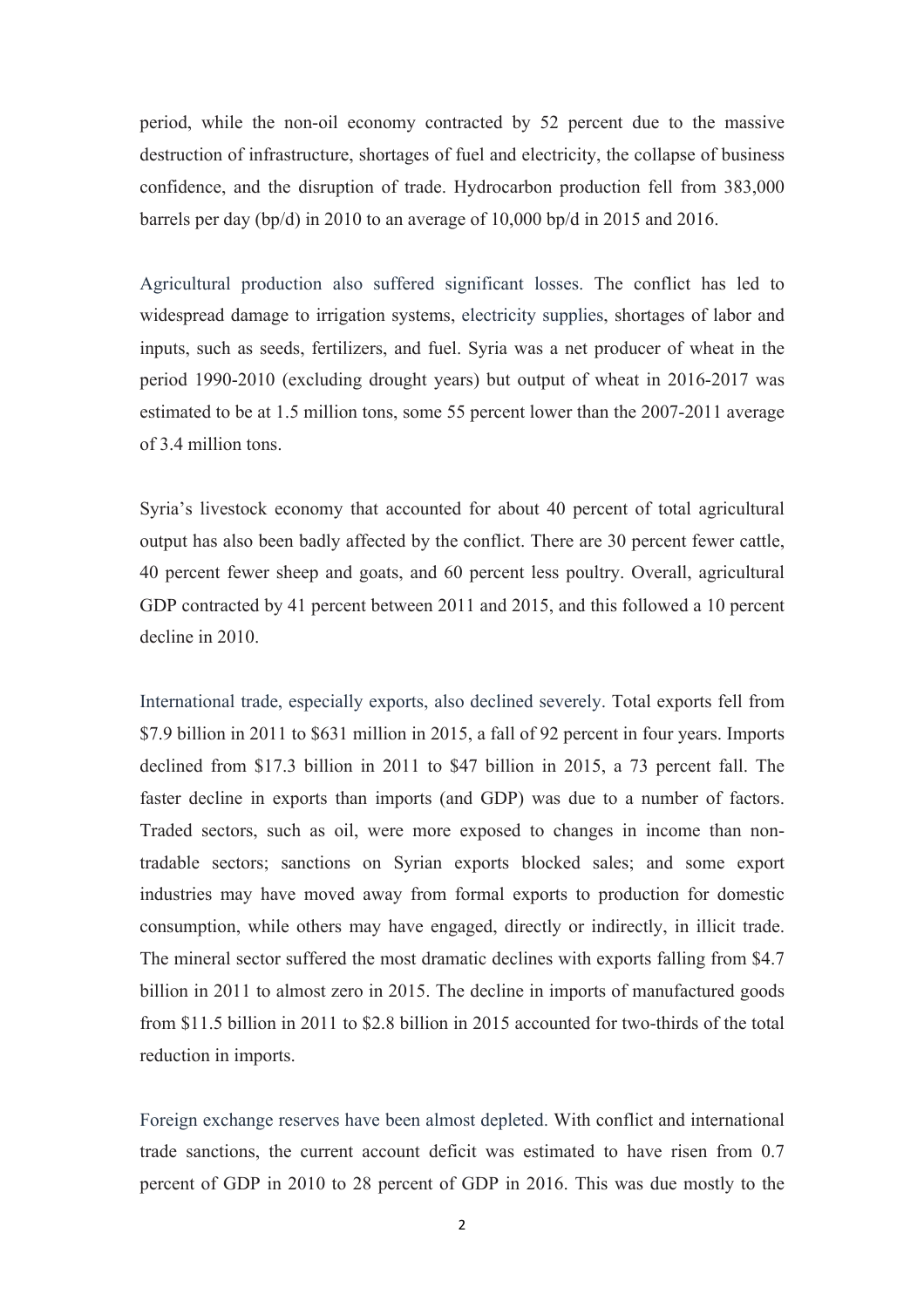collapse of oil exports and tourism revenues as well as sanctions. The government has been increasingly financing its growing external deficit through withdrawals from the Central Bank reserves. It is estimated that this has caused the amount of foreign reserves to fall from \$21 billion in 2010 to less than \$1 billion in 2015.

Had the conflict ended in 2017, GDP would recoup about 41 percent of the gap with its pre-conflict level by 2021. In this scenario, the cumulative GDP losses will reach almost eight times the 2010 GDP by the 20th year. In comparison, GDP recoups only 28 percent of the gap in four years if the conflict ends in its 10th year, and cumulative losses will be at around 13 times the  $2010$  GDP.<sup>1</sup>

The war is now winding down but the fighting remains fierce. Only a few areas controlled by rebels remain to be conquered by Bashar al-Assad's regime before it is in control of most of the country. Achieving this has involved appalling violence inflicted on the civilian population in the eastern suburb of Damascus, Ghouta. In the north of Syria, the fighting in Idlib, which has intensified in recently, has raised fears of a humanitarian catastrophe in an area already crowded with refugees. According to Turkish officials, the assault by the regime on the last Syrian province under rebel control could spark a "new wave of migration", amid growing alarm over a campaign that has displaced more than  $100,000$  people.<sup>2</sup>

Meanwhile, Assad's allies, Russia and Iran are looking forward to the economic benefits that they can obtain once the fighting stops and reconstruction begins. Before it can begin, finance will be needed and Russia has called on the EU to fund it, playing on European fears of further migration from the Middle East.<sup>3</sup>

In April 2016, soon after it intervened in the Syrian war, Russia signed contracts worth almost \$1 billion for infrastructure reconstruction. In November 2016, Damascus pledged to give Moscow priority in awarding contracts. Two Kremlinlinked energy firms are reported to be doing business in oil, gas, and mining in areas cleared of the Islamic State. The two countries are even considering a new joint bank to smooth such transactions.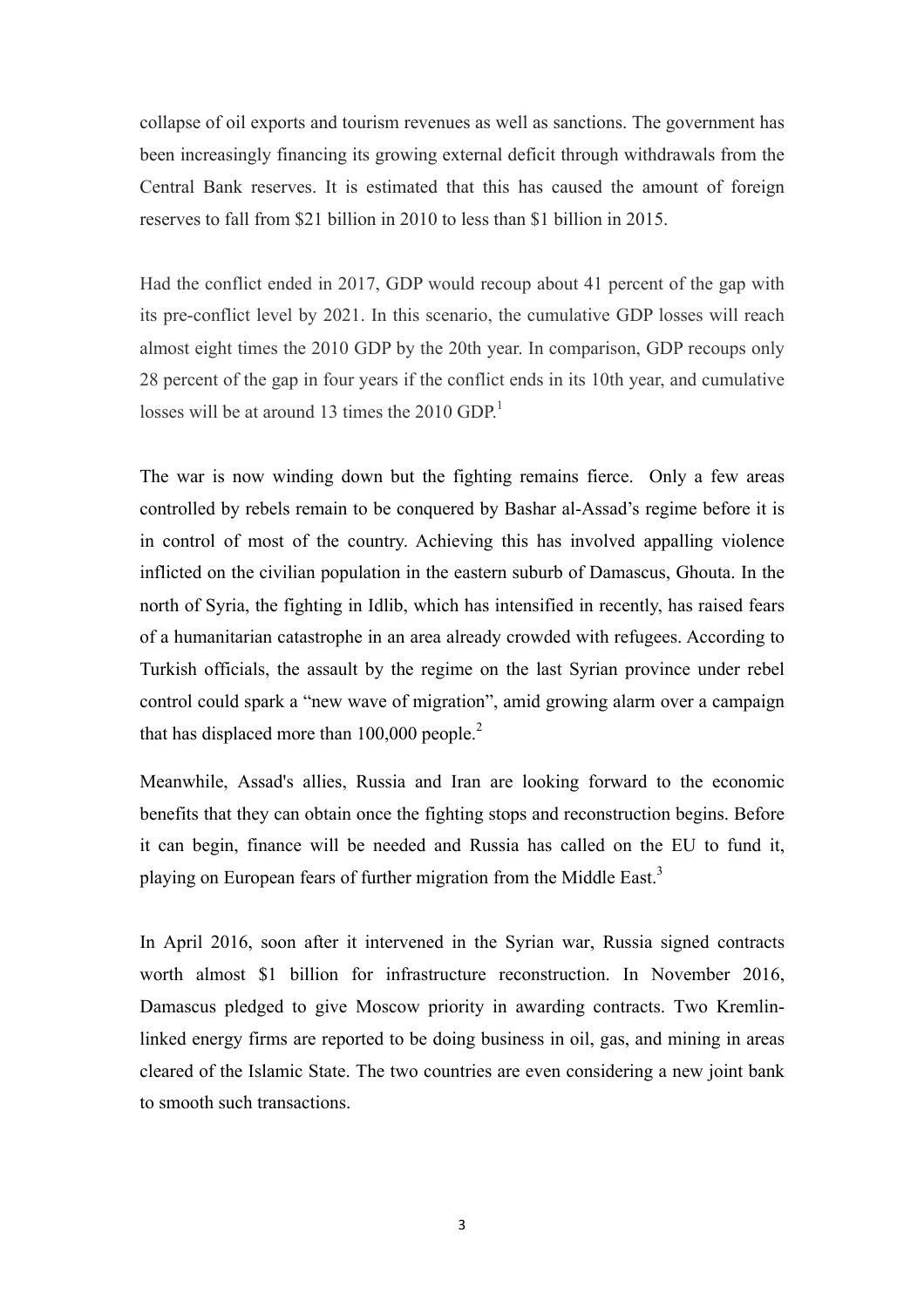Syria has also been turning to Iran for help. Earlier this year, firms linked the Islamic Revolutionary Guard Corps signed deals to rebuild Syrian phone networks and reconstruct the mining industry. Iranian companies have signed preliminary accords to build new power plants in Aleppo and Homs. Iranian oil officials have also said the country will build an oil refinery in Syria.<sup>4</sup>

The Assad regime has pledged to offer benefits to Russian companies involved in Syrian "reconstruction" projects. Early in 2018, the Syrian ambassador to Russia stated that Bashar al-Assad had ordered the government to provide the maximum benefits to "Russian colleagues" who will participate in Syrian reconstruction. This is at the expense of Iran where there have been complaints of a Russian takeover of Syrian reconstruction projects.<sup>5</sup>

Saudi Arabian, Qatari, and Turkish support for Assad's domestic opponents has weakened. Riyadh has been focusing more on the conflict in Yemen, internal reform and the dispute with Qatar. The latter has been preoccupied with its dispute with Saudi Arabia, the United Arab Emirates, Bahrain, and Egypt. Turkey's priorities have moved from the downfall of Assad to combating the rise of Syrian Kurdish forces on the Syrian-Turkish border. Meanwhile relations with Saudi Arabia, Qatar, and Turkey have improved despite their differences on Syria. Saudi Arabia is cooperating with Russia in the oil market. Russia's relations with the United States and the West remain tense; Turkey and Moscow have accordingly increased bilateral cooperation.

The United States' support for Syrian Kurds has exacerbated Turkish-U.S. relations. Turkey's intervention against the Kurds in northwestern Syria has in turn led to apprehension in both Damascus and Tehran. Plans to create a US-backed, Kurdish-led border force in northeastern Syria have raised fears that the United States may be helping to create an autonomous Kurdish enclave. The creation of this force to help defend that part of northeastern Syria, reported to be 30,000-strong, is opposed by Russia, Turkey, Iran and the Assad regime. It is unclear whether the United States is committed to backing it.

The Kurdish faction that dominates the SDF maintains that the territory should become a self-governing province of a federalized Syria. It is an area that contains a large share of Syria's oil and gas reserves and its main hydroelectric dam. American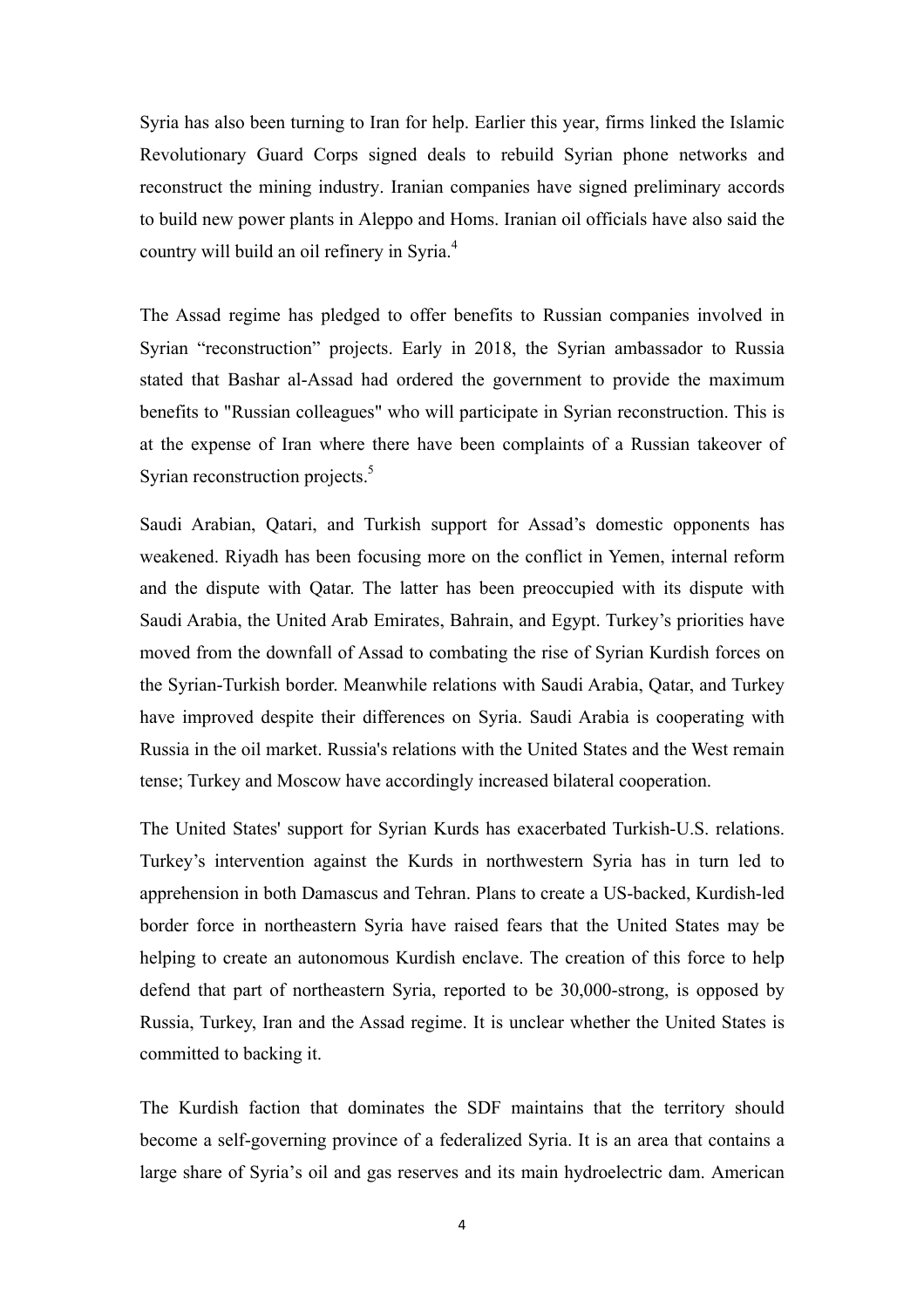officials have said the United States would continue to support its allies in Syria, but they have been vague about how and for how long. Turkey opposes the Syrian government, but considers the Kurds a dangerous enemy and fervently objects to a semiautonomous Syrian Kurdish entity bordering its own Kurdish areas, where it is fighting Kurdish insurgents.

The Kurds are not only working with the US but also with the Russians. By keeping channels open to the Russians, they retain leverage over the United States and Turkey, and possibly a way to reconcile with the Syrian government if all else fails.<sup>6</sup>

The east bank of the Euphrates contains some of Syria's largest oil fields that accounted for more than 130,000 b/d of Syria's pre-war 400,000 b/d output. This area is under control of the SDF. While combat is ongoing in Idlib, Afrin and the Damascus suburbs, the front along the Euphrates has mostly remained peaceful since Islamic State was pushed out in 2017.

The attempted advance on the SDF-held 'Conoco' gas plant, near Deir Ez-Zor, by pro-Assad forces in February 2018 shocked many. The SDF called for US air support to repel the attack. The US attacked and as a result there were dozens of Russian casualties, belonging to a Russian militia called Wagner, which has operated elsewhere in Syria as well as in the Ukraine. The unsuccessful February operation was designed to gain control of Syria's largest gas processing plant, and potentially some of Syria's largest oil fields which run down the eastern bank of the Euphrates.

In 2010, Syria produced 380,000 b/d of crude, 250,000 b/d for domestic demand and the balance for export. The latter provided a crucial source of revenue for the economy. In 2010, oil accounted for 30% of 2010 government revenues, amounting to \$4 billion. Syria's oil output had steadily declined since 1996 when it neared 600,000  $b/d$ , but natural gas output was on the rise until the war retarded its development.<sup>7</sup>

The embers of Syria's war remain smoldering. The numerous parties involved in the conflict continue to seek strategic gains, and simultaneously, to help cover the costs they are trying to gain control of the few economic assets left. The price continues to be paid by Syrian civilians who have suffered so much.